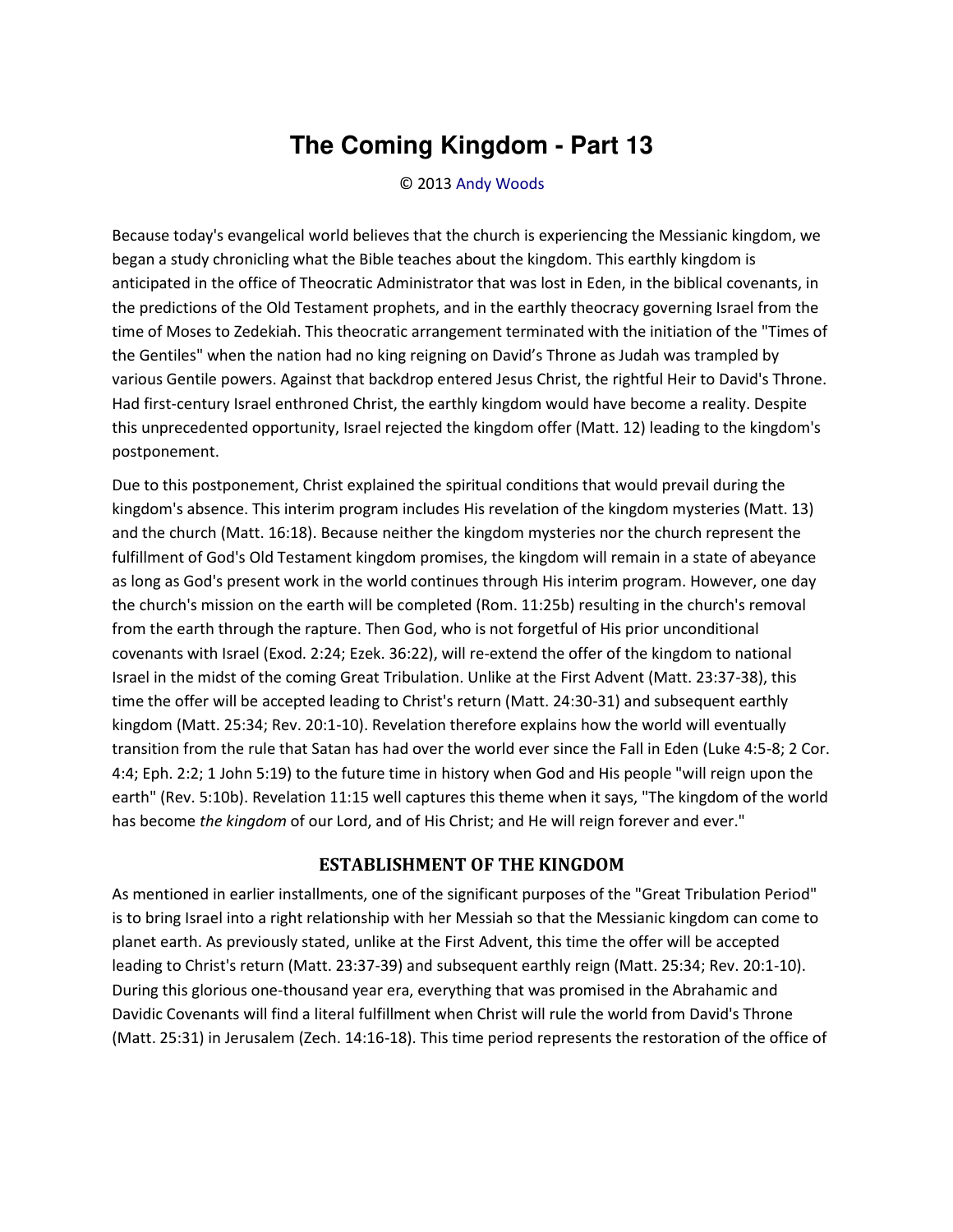Theocratic Administrator lost in Eden. God the Father will govern the last Adam, or God the Son, who in turn will govern the world on the Father's behalf.

Israel's covenants will find their fullest expression during this Age. All that God intended for the earthly theocracy of the Old Testament era will come to fruition not only for Israel, but also for the entire world. The Times of the Gentiles will be brought to an end as Israel will be head again over the nations (Isa. 14:1-2; 60:10, 12, 14, 16). All of the kingdom truths predicted by the Old Testament prophets will become a reality. All that Christ wanted to do for Israel at His first Advent (Matt. 23:37) will come to pass at the Second Advent (Matt. 24:31). With Satan bound during this period (Rev. 20:1-3), the earth will finally be exonerated from the long bondage it has suffered under since the Edenic Fall.

## **ONE THOUSAND YEARS MEANS ONE THOUSAND YEARS**

The passage that typically comes to mind when discussing Christ's millennial reign is Revelation 20:1- 10. As explained throughout this series, most of the information regarding the conditions of the millennial kingdom have already been anticipated and explained in prior Scripture, especially the Old Testament. Yet, Revelation 20:1-10 provides an important detail since it is the only passage that specifies the kingdom's duration of one-thousand years. Here, John makes six references to the kingdom's one-thousand year length. Many commentators attach little significance to the expression "thousand years" on the grounds that this number should be interpreted non-literally. Their thinking is that since Revelation is a symbolic book, the number "one thousand" should also be rendered nonliterally. Postmillennialist Kenneth L. Gentry is typical among these allegorical commentators:

*The proper understanding of the thousand year time frame in Revelation 20 is that it is representative of a long and glorious era and is not limited to a literal three hundred and sixty-five thousand days. This figure represents a perfect cube of ten which is the number of quantitative perfection.<sup>1</sup>* 

Yet, there are valid textual reasons for taking the number "one thousand" literally. At least four come to mind. **First**, John knows how to use indefinite concepts when he wants to. In verse 8, John uses the simile "like the sand of the seashore" to describe the number of those involved in the final rebellion. Yet such a conspicuous figurative expression is absent in any of John's six uses of "thousand years." Moreover, John, in Revelation 20:3 says Satan will be released for "a short time" (*mikros chronos*). Had John wanted to indicate the Millennium will last "a long time" it would have been very easy for him to do so. In fact, other biblical writers use the expression "long time" (*polys chronos*). For example, Matthew employs it in order to depict the lengthy yet chronologically undefined period of time between Christ's advents (Matt. 25:19). Here, however, John does not employ this expression but instead provides a specific number.

 $\overline{\phantom{0}}$ 

<sup>&</sup>lt;sup>1</sup> Kenneth L. Gentry, *He Shall Have Dominion: A Postmillennial Eschatology*, 2nd and rev. ed. (Tyler: TX: Institute for Christian Economics, 1997), 347.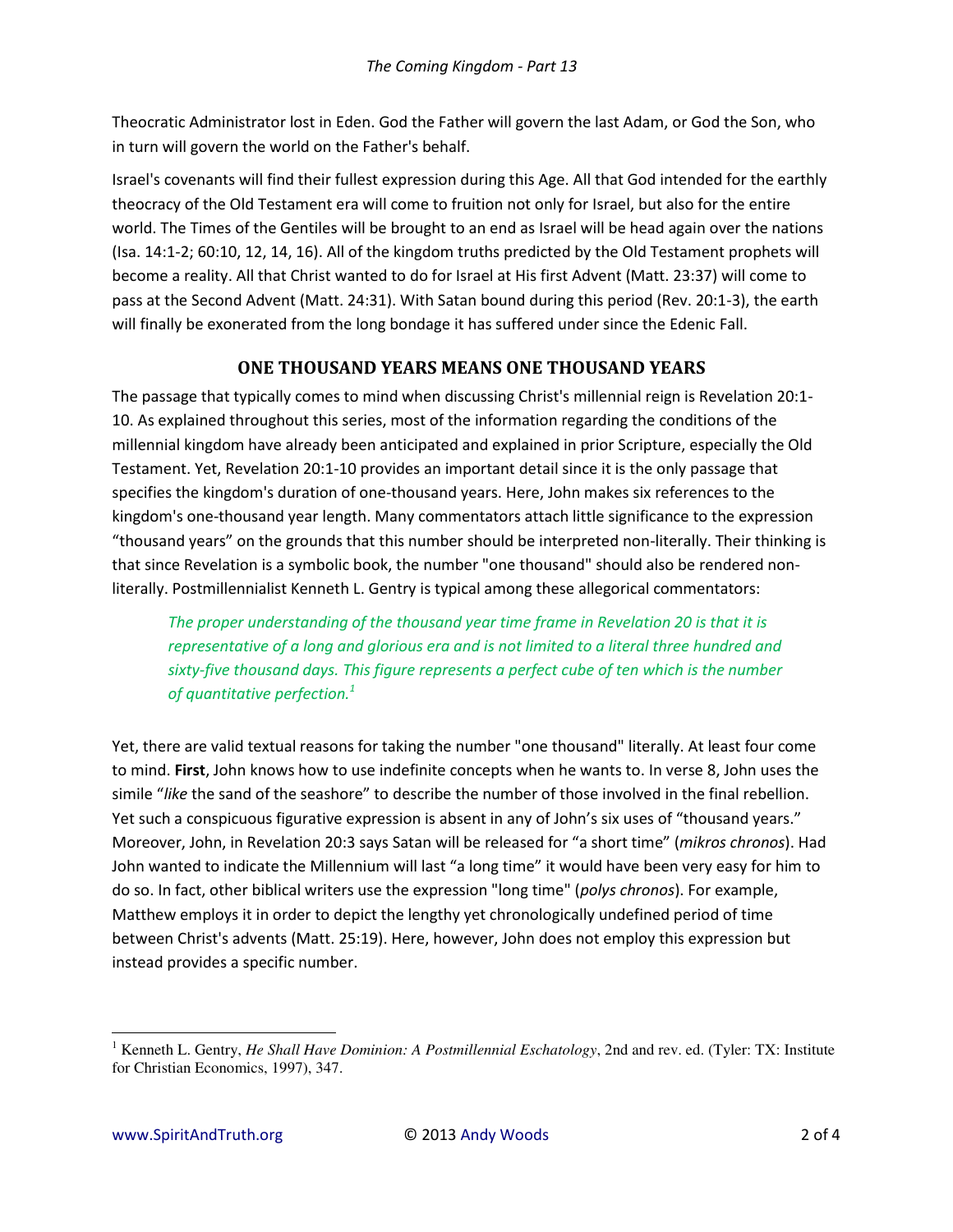**Second**, in the rest of the Greek New Testament, when a number is associated with the word "year" or "years," this linguistic combination always refers to a literal duration of time. Why should the six-fold repetition of the thousand years found in Revelation 20:1-10 be the sole interpretive exception to this rule? **Third**, if the number "one thousand" here is not literal, how then do we interpret all of the other numbers in the Book of Revelation? What do we do with two witnesses (11:3), seven thousand people (11:13), four angels (7:1), seven angels (8:6), one hundred and forty-four thousand Jews (7:4), twelve thousand from each tribe (7:5-8), twenty-four elders (4:4), forty-two months (11:2), and one thousand two hundred and sixty days (11:3)?<sup>2</sup> Thus, not taking "thousand" literally in Revelation 20:1-10 casts suspicion upon every other number in the Apocalypse, thereby rendering them non-sensical and meaningless.

**Fourth**, while Revelation is a symbolic book, not everything in the book is a symbol. Generally, when the author wants us to take something symbolically he tells us so. For example, we do not take the woman in Revelation 17 literally, because the last verse in the chapter tells us that the woman represents a city (Rev. 17:18). Thus, an overt clue is given to alert the reader to the fact that a nonliteral interpretation of the woman is intended. The same can be said of the dragon or the serpent, who is interpreted as Satan within the immediate context (Rev. 20:2). However, in Revelation 20, the number "one thousand" is listed over and over again with nothing in the text telling us that anything but a literal number is in view.

Sometimes, allegorical interpreters appeal to Psalm 50:10 as a justification for taking the number thousand in Revelation 20:1-10 non- literally.<sup>3</sup> Psalm 50:10 says, "For every beast of the forest is Mine, The cattle on a thousand hills." The "logic" of the non-literalist is as follows: since this verse indicates that God owns everything, then "thousand" in this same passage is obviously a symbolic number. Certainly God owns the cattle on the thousand and first hill as well since He owns it all. Because "thousand" is non-literal in Psalm 50:10, it must also be non-literal in Revelation 20:1-10. However, not only does this argument ignore the four aforementioned reasons for taking "thousand" literally in Revelation 20:1-10, but it also ignores the reality of Hebrew poetry. Unlike the poetry that Westerners are accustomed to, Jewish poetry rhymed ideas rather than sounds. Therefore, the Jews employed parallelism in their poetry. Thus, both clauses in any given verse must be understood together or in harmony with one another. Psalm 50:10 represents an example of synonymous Hebrew parallelism where the first line restates the same idea found in the second line but in different words. In such a context, "thousand" is obviously symbolic and non-literal since it is restating the notion that every beast of the forest belongs to the Lord through the figurative use of "thousand." In other words, we know that "thousand" in Psalm 50:10 is non-literal since the context, or synonymous Hebrew parallelism, demands it. However, there is no similar synonymous Hebrew parallelism in any of John's uses of "thousand" in Revelation 20:1-10. Rather, John simply uses the number "thousand" in a straight

 $\overline{a}$ 

<sup>2</sup> Roy B. Zuck, *Basic Bible Interpretation: A Practical Guide to Discovering Biblical Truth* (Colorado Springs, CO: Victor, 1991), 244-45.

<sup>3</sup> Gentry, *He Shall Have Dominion*, 347; Hank Hanegraaff, *The Apocalypse Code* (Nashville, TN: Nelson, 2007), 127.